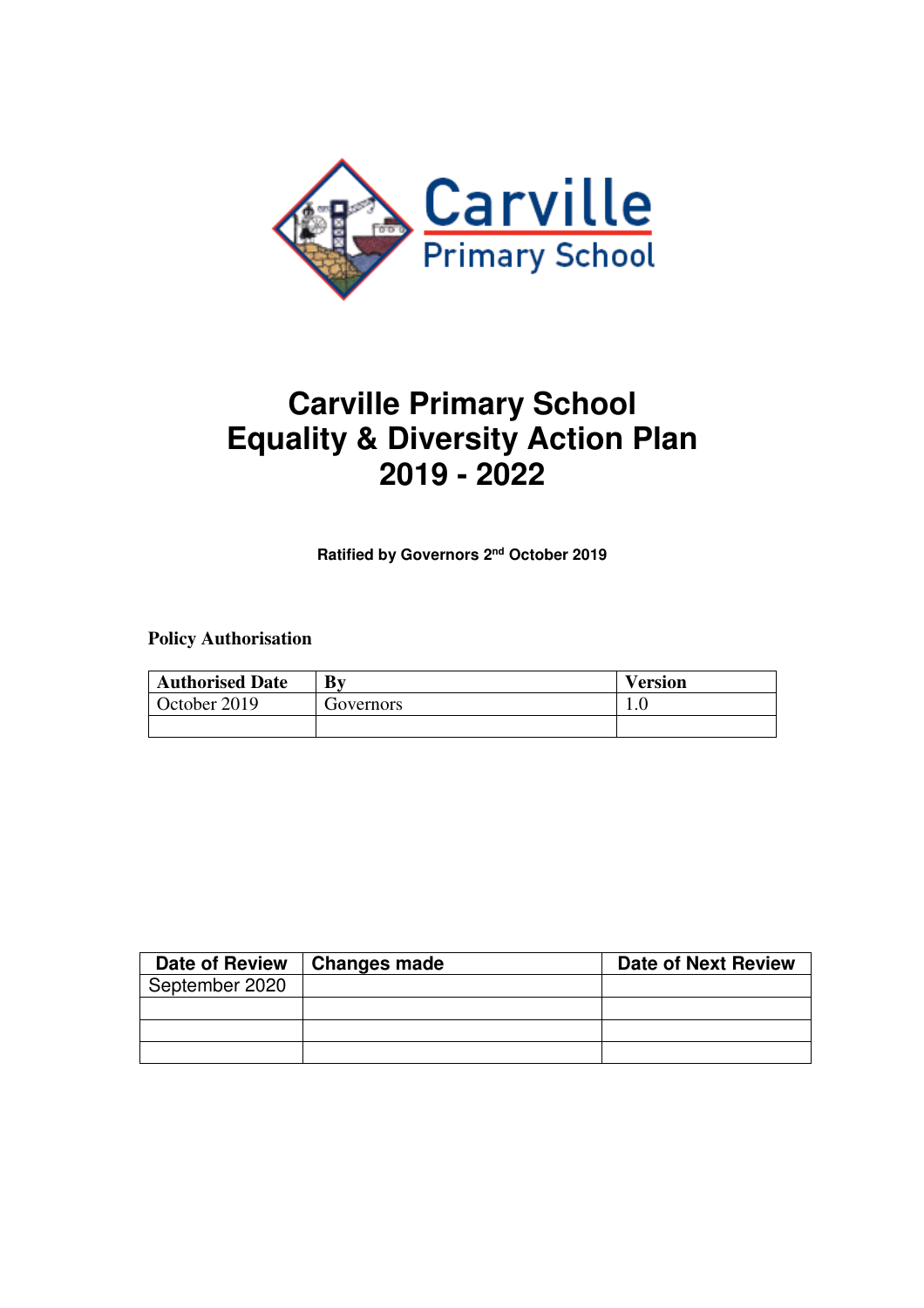## **Single Equality Action Plan**

This document details the actions we'll take over the next three years to satisfy the requirements of the protected characteristics as referred to in the Single Equality Scheme.

The objectives in this plan have been written following the evaluation of equality information provided by service users including pupils, parents, Governors and staff.

Carville Primary School equality and diversity objectives for 2019 – 2022 are:

- 1. To continue to involve stakeholders in the equality process.
- 2. To ensure that our recruitment practices are designed to attract candidates from as wide a pool as possible; balancing gender, local community make-up and ethnicity.
- 3. To increase pupils' knowledge and understanding of different religious groups.
- 4. To ensure that the needs of in-year intake pupils (particularly EAL and asylum seekers) are assessed and actions agreed as soon as possible on entry.
- 5. To increase staff and pupil knowledge and understanding of equality and diversity issues.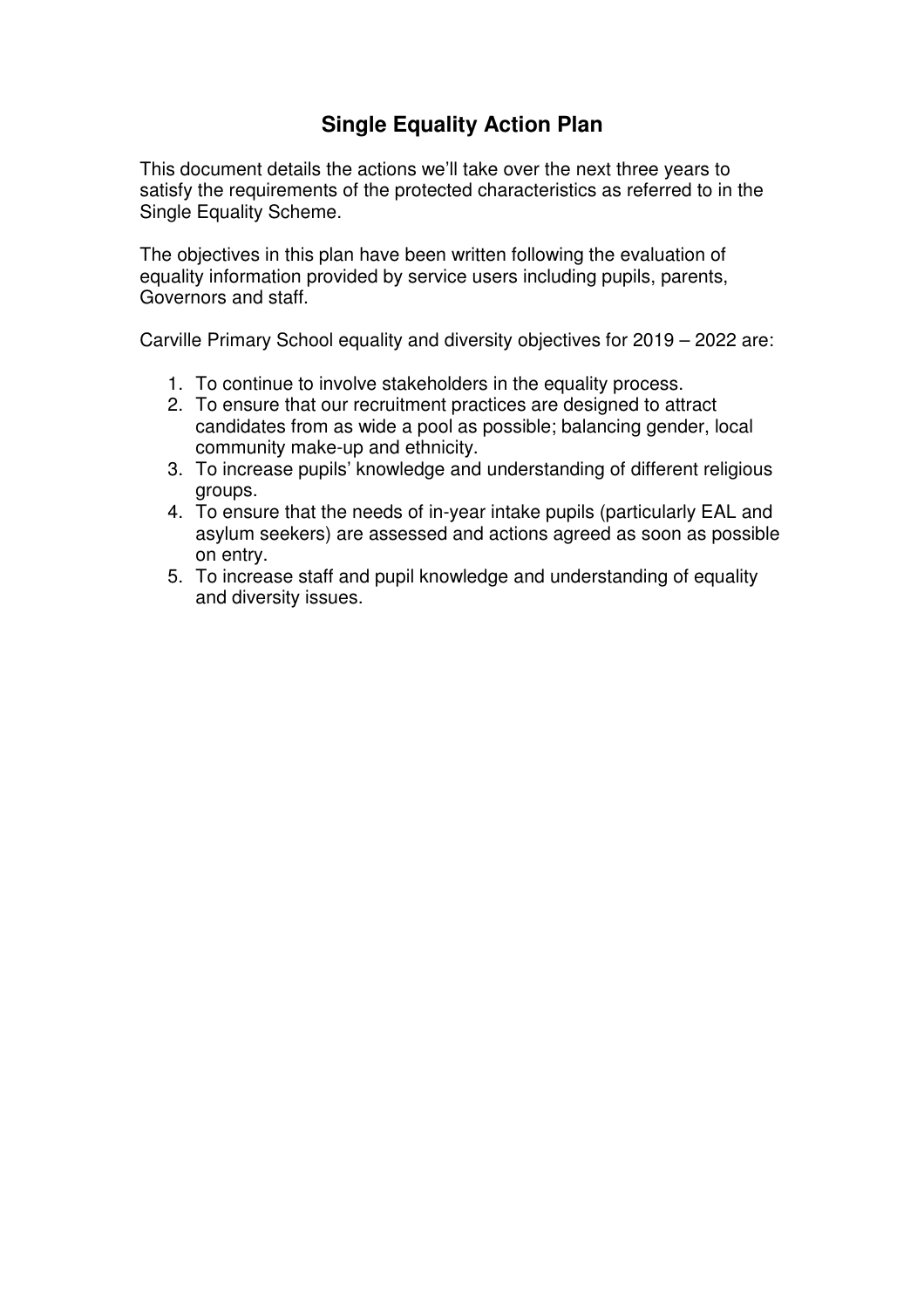| <b>Objective</b> | 1. To involve stakeholders in the equality process                                                                                                                                                                                                                                                                                                                    |                       |       |
|------------------|-----------------------------------------------------------------------------------------------------------------------------------------------------------------------------------------------------------------------------------------------------------------------------------------------------------------------------------------------------------------------|-----------------------|-------|
| <b>Timescale</b> | Continuous                                                                                                                                                                                                                                                                                                                                                            | <b>Responsibility</b> | RH/DE |
| 1(a)             | Continue to use the "Parents' Forum" to identify issues in relation to school policies and<br>procedures.<br>To hold at least six "Parents' Forum" events during the academic year.                                                                                                                                                                                   |                       |       |
| Progress         |                                                                                                                                                                                                                                                                                                                                                                       |                       |       |
| 1(b)             | To regularly review Ofsted "Parent View" and other parent feedback forms to identify<br>emerging issues and areas of concern for parents.<br>To look at "Parent View" on at least a half-termly basis.                                                                                                                                                                |                       |       |
| Progress         |                                                                                                                                                                                                                                                                                                                                                                       |                       |       |
| 1(c)             | To provide regular feedback to the Governing Body and other appropriate agencies in<br>regard to the school's requirements under the Equality Act 2010.<br>To present equality data to the Governing Body on at least an annual basis.                                                                                                                                |                       |       |
| Progress         |                                                                                                                                                                                                                                                                                                                                                                       |                       |       |
| 1(d)             | To continue to collect data from service users with regards to all aspects of equality and<br>diversity.<br>Information will be collected and analysed on an annual basis.<br>The pupil starter pack will include forms to collect equality information for new<br>$\bullet$<br>service users.<br>New Governors will be asked to complete a data form on appointment. |                       |       |
| Progress         |                                                                                                                                                                                                                                                                                                                                                                       |                       |       |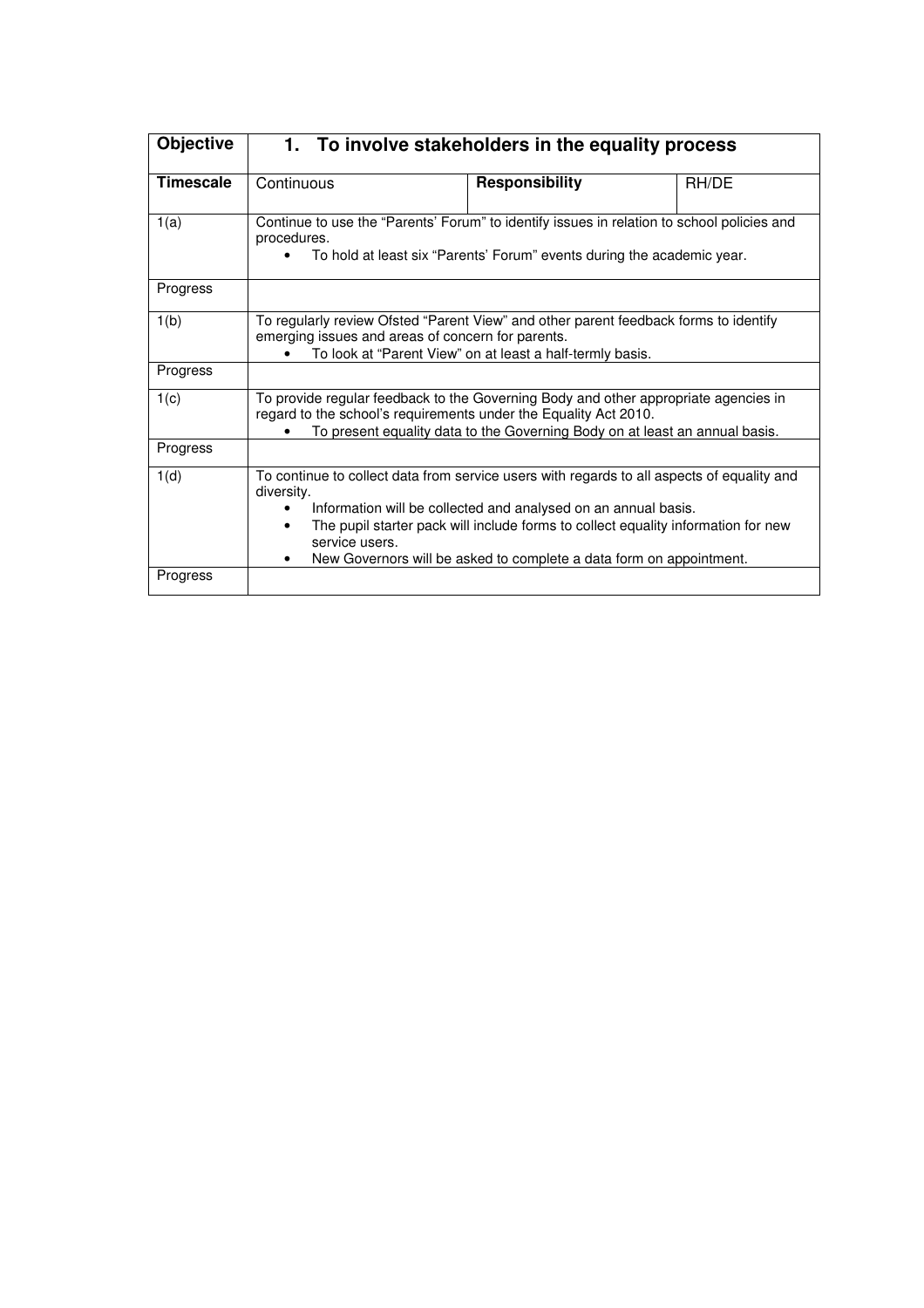| <b>Objective</b> | 2. To ensure that our recruitment practices are designed to<br>attract candidates from as wide a pool as possible; balancing<br>gender, local community make-up and ethnicity.                                                                                                          |                       |       |
|------------------|-----------------------------------------------------------------------------------------------------------------------------------------------------------------------------------------------------------------------------------------------------------------------------------------|-----------------------|-------|
| <b>Timescale</b> | Continuous                                                                                                                                                                                                                                                                              | <b>Responsibility</b> | RH/DE |
| 2(a)             | To monitor applications for vacancies to identify significant factors.<br>To review the recruitment process if necessary to ensure vacancies are<br>attracting representative candidates.<br>To consider advertising in specialist press to widen the candidate pool (if<br>necessary). |                       |       |
| Progress         |                                                                                                                                                                                                                                                                                         |                       |       |
| 2(b)             | To request supply staff from different ethnic groups and gender to ensure that positive<br>role models are seen.<br>To review supply staff arrangements to ensure that outstanding male and BME<br>teachers are uses as often as possible in all key stages in the school.              |                       |       |
| Progress         |                                                                                                                                                                                                                                                                                         |                       |       |

| Objective | 3. To increase pupils' knowledge and understanding of<br>different religious groups and cultures.                                                                                                                                                                                                                           |                |            |
|-----------|-----------------------------------------------------------------------------------------------------------------------------------------------------------------------------------------------------------------------------------------------------------------------------------------------------------------------------|----------------|------------|
| Timescale | Continuous                                                                                                                                                                                                                                                                                                                  | Responsibility | <b>SLT</b> |
| 3(a)      | To review the RE curriculum in line with national requirements.<br>Ensure that all teachers are aware of the requirements of the curriculum<br>$\bullet$<br>To arrange for visitors to the school to speak about different religions<br>$\bullet$<br>To visit different centres of worship in the local area<br>$\bullet$   |                |            |
| Progress  |                                                                                                                                                                                                                                                                                                                             |                |            |
| 3(b)      | To continue to support different cultural events.<br>To celebrate Commonwealth Day<br>٠<br>To celebrate Chinese New Year<br>$\bullet$<br>To hold a Remembrance Event; inviting parents and other service users<br>$\bullet$<br>To invite visitors to the school to speak about different cultural experiences.<br>$\bullet$ |                |            |
| Progress  |                                                                                                                                                                                                                                                                                                                             |                |            |

| <b>Objective</b> | 4. To ensure that the needs of in-year pupils (particularly EAL<br>and asylum seekers) are assessed and actions agreed as<br>soon as possible on entry.                                                                                                |                       |                                     |
|------------------|--------------------------------------------------------------------------------------------------------------------------------------------------------------------------------------------------------------------------------------------------------|-----------------------|-------------------------------------|
| Timescale        | Continuous                                                                                                                                                                                                                                             | <b>Responsibility</b> | SLT: Monitoring<br>T / TA: Delivery |
| 4(a)             | To undertake in-take assessments on arrival.<br>Referring the pupil to specialist support for any identified additional needs.<br>$\bullet$<br>Agreeing any translation requirements for parents to ensure key information is<br>$\bullet$<br>relaved. |                       |                                     |
| Progress         |                                                                                                                                                                                                                                                        |                       |                                     |
| 4(b)             | To ensure the child is made to feel welcome to class.<br>Agree a buddy system for the pupil for the first few weeks in class.                                                                                                                          |                       |                                     |
| Progress         |                                                                                                                                                                                                                                                        |                       |                                     |